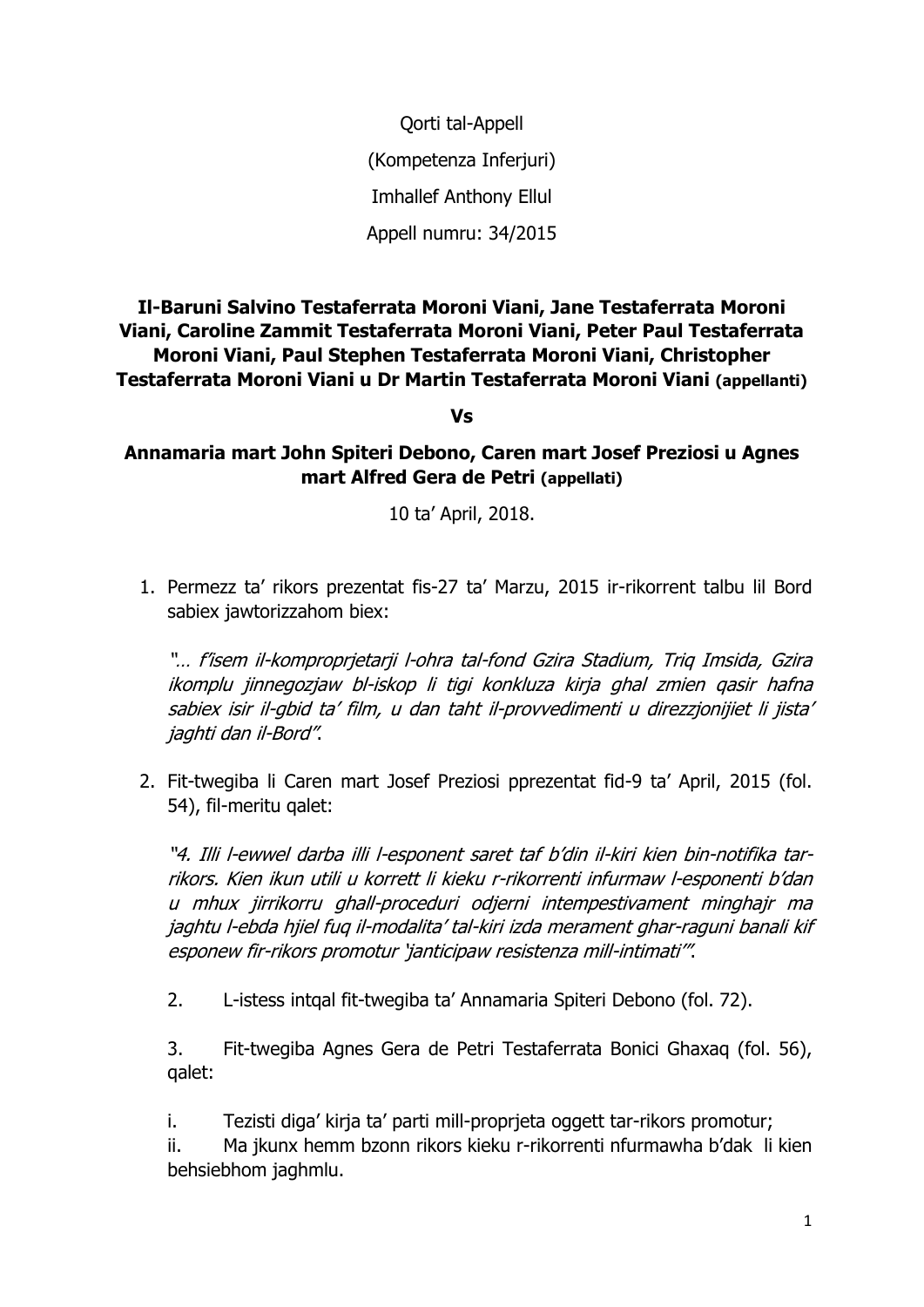- 3. Fis-seduta tat-2 ta' Lulju, 2015 il-Bord kien infurmat li l-meritu tal-kawza kien gie ezawrit, u r-rikorrenti rrinunzjaw ghall-meritu izda zammew ferm il-kap tal-ispejiez.
- 4. B'sentenza tat-28 ta' Novembru, 2016 il-Bord Li Jirregola l-Kera kkundanna lirrikorrenti sabiex jaghmlu tajjeb ghall-ispejjez tal-kawza, wara li kkunsidra li:
	- i. Ir-rikorrenti xorta ghamlu dak li riedu jaghmlu minghajr ma stennew ghall-awtorizazzjoni tal-Bord;
	- ii. Dik kienet l-intenzioni taghhom sa mill-bidunett tal-kawza, u "/proceduri odjerni gew istitwiti biss ghal ghajn il-Bord, tant illi rrikorrenti baqghu ghaddejjin bin-negozjati u bil-lokazzjoni minkejja li istitwew il-proceduri odjerni….".
	- iii. Il-*modus operandi* tar-rikorrenti juri nuqqas ta' rispett kbir lejn lawtorita tal-Bord, meta pproponew proceduri u xorta ghamlu dak li fetlilhom minghajr ma stennew l-awtorizazzjoni tal-Bord.
- 5. Fid-19 ta' Dicembru, 2016 ir-rikorrenti pprezentaw rikors tal-appell. L-aggravji hu li l-Bord ghamel applikazzjoni hazina tal-ligi kif ukoll tal-fatti u provi dwar min mill-partijiet ghandu jhallas l-ispejjez tal-kawza.
- 6. L-intimati pprezentaw twegiba fejn kull wiehed minnhom ta r-ragunijiet ghalfejn l-appell m'ghandux jintlaqa (fol. 21 u 25).
- 7. Il-proceduri saru *ai termini* tal-artikolu 1528 tal-Kodici Civili li jipprovdi ghallprocedura sabiex il-Bord jawtorizza lil wiehed mill-kom-possessuri ta' fond urban, tad-dar ghall-abitazzjoni jew tal-fond kummercjali, jikri l-istess, "*meta* jinsab illi **l-fond ikun tajjeb biex jinkera** u li **l-kiri propost ikun ta' gid**, u li **ma jinsabx li xi wiehed mill-kompossessuri l-ohra jkollu raguni tajba biex jopponi dak il-kiri**".
- 8. B'ittra legali datata 17 ta' April, 2015 mibghuta lid-difensuri tal-intimati (fol. 70), gew infurmati li -
	- "1. The lease would refer to a specific part of the Stadium area, namely:

will be paid their share.

- (a) The corner site at Rue d'Argens and Msida Road, Gzira bounded by an existing metal fence and external front wall of the stadium.
- (b) A portion along Rue d'Argens consisting of structures; The front external wall and billboards and adverts affixed to it will be specifically excluded from the lease. 2. The lease term would cover a non-extendable period of two weeks, specifically between the 1st and 13th June both dates included; 3. the rent negotiated for this term is of  $E22,000$  (ex-VAT if applicable), payable in full in advance. The payment shall be made to an Estates account and, naturally, all co-owners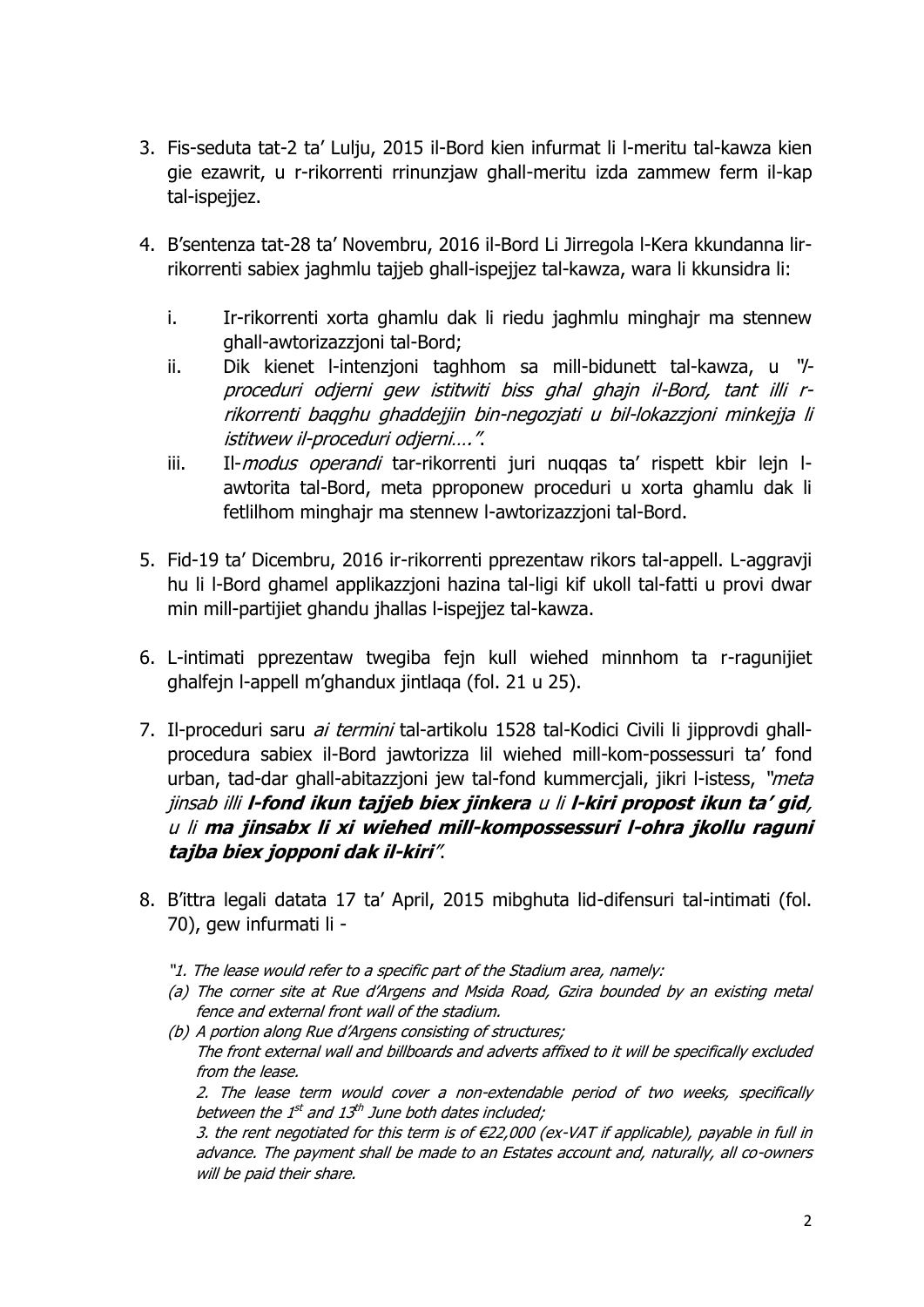4. The Lessee is ready to assume responsibility for all costs related to the use of the property.

5. The Lessee is also ready to take up an insurance policy covering fire, theft and third party liability naming individually all co-owners as beneficiaries.

6. Lessee would also be obliged to return he Property without damages on date of termination of lease. All necessary restoration would be at the charge of Lessee. If Lessee fails to vacate a daily penalty of €500 would be applicable".

- 9. Fis-26 ta' Mejju, 2015, igifieri xahrejn wara li pprezentaw ir-rikors promotur, ir-rikorrenti ffirmaw ftehim ta' lokazzjoni ma' Latina Pictures Limited (fol. 908) fir-rigward tal-immobbli oggett tal-kawza, pero' "1. **Subject to obtaining provisional/final authorization from the aforesaid Rent Regulation Board…."** Kirja ghall-perjodu mid-29 ta' Mejju sat-13 ta' Gunju, 2015 b'kera ta' €22,000.
- 10.Jirrizulta li l-intimat, fil-mori tal-proceduri, irnexxielhom jinnegozjaw ghallkumpens ahjar mis-somma ta' €22,000 li tissemma fil-kuntratt tas-26 ta' Mejju, 2015, ghal dak li jirrigwarda hlas dovut lilhom.
- 11.Mill-provi rrizulta li qabel ir-rikorrenti pprezentaw ir-rikors l-intimati ma kinux gew infurmati b'dak li kien ghaddej minn wara l-kwinti.
- 12.Il-principju hu li l-ispejjez tal-kawza jithallsu mit-tellief (artikolu 223 tal-Kap. 12). F'dan il-kaz m'ghandniex sentenza dwar il-meritu ghaliex ir-rikorrenti rrinunzjaw ghalih, evidentement wara li l-kirja saret bil-kunsens talkompussessuri.
- 13.Meta l-qorti tqies li:
	- i. Kien biss fil-mori tal-proceduri li l-intimati gew infurmati ghall-ewwel darba bil-kondizzjonijiet tal-kirja proposta, u dan permezz ta' ittra legali datata 17 ta' April, 2015. Il-qorti ma taqbilx mal-appellanti li millaffidavit ta' McWilliams kien jirrizulta mod iehor (fol. 928 et seg). Pjuttost hu evidenti li l-appellati ma kinux infurmati dwar in-negozjati ghaddejjin bejn l-appellanti u Latina Pictures Limited.
	- ii. Meta l-intimati kellhom l-opportunita li jinnegozjaw mal-inkwilin prospettiv, irnexxielhom jottjenu ghalihom kera ahjar minn dik li tissemma fl-iskrittura tas-26 ta' Mejju, 2015;
	- iii. L-iskrittura ffirmata fis-26 ta' Mejju, 2015 (fol. 908) hi lokazzjoni u mhux weghda ta' lokazzjoni. Fl-iskrittura jissemma wkoll l-artikolu 1527 tal-Kodici Civili (Kap. 16), fejn jinghad: "Whereas articles 1527 et sequitur of the Civil Code (Cap. 16) allow the conclusion of leases in certain circumstances". Dik id-disposizzjoni qeghda tikkontempla l-kaz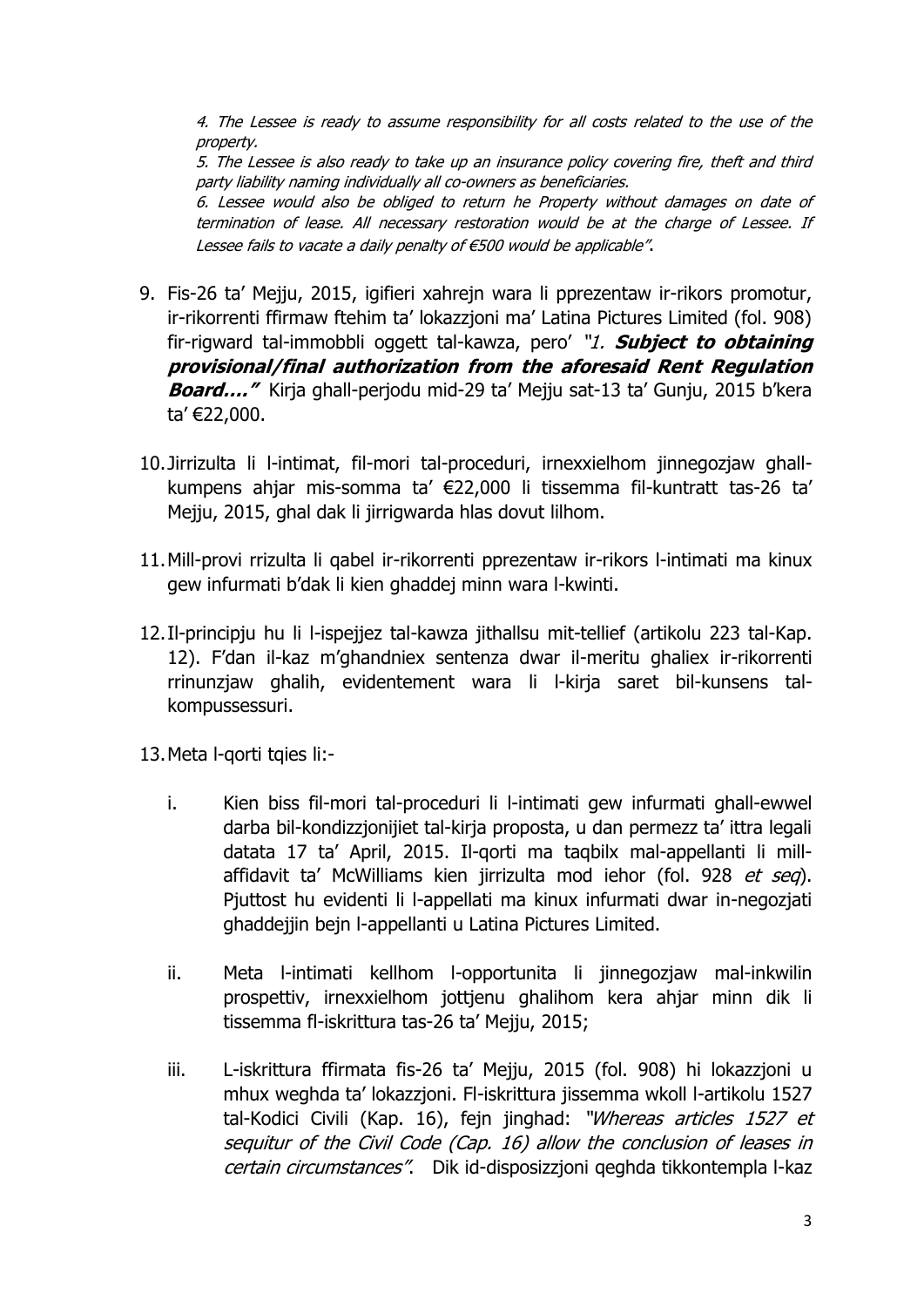fejn issir kirja minghajr ma jintalab il-kunsens tal-kompossessuri l-ohra, u minghajr l-awtorizazzjoni tal-Bord Li Jirregola l-Kera;

- iv. Il-ligi ma tidhirx li qeghda tikkontempla sitwazzjoni fejn kompossessur jaghmel kuntratt ta' lokazzjoni ma' terz u mbaghad jitlob lill-Bord biex japprova l-istess jew jekk jidhirlu jemenda kundizzjonijiet tal-kirja. Ilkuntratt iffirmat fis-26 ta' Mejju, 2015 mhuwiex kompatibbli ma' dak li talbu r-rikorrenti fir-rikors promotur tas-27 ta' Marzu, 2015, cjoe' "2. Tawtorizza lill-esponenti sabiex f'isem il-komproprjetarji l-ohra tal-fond Gzira Stadium, Triq l-Imsida, Gzira **ikomplu jinnegozjaw bl-iskop li tigi konkluza kirja** ghal zmien qasir hafna sabiex isir il-gbid ta' film...". Fl-istadju li gie ffirmat il-kuntratt ta' lokazzjoni ma kienx ghad hemm x'jigi nnegozjat;
- v. Jidher li l-intenzjoni tal-partijiet li ffirmaw il-kuntratt ta' lokazzjoni tas-26 ta' Mejju, 2015 kien proprju dik ta' kirja. Fil-fatt fi klawzola 2 jinghad, "The lease is **effective from the twenty ninth May two thousand fifteen (29/5/2015) till the thirteenth June two thousand fifteen (13/6/2015)**, both days inclusive (hereinafter referred to as 'the Agreed Period')"; fi klawzola 7 jinghad li l-kera ta' €22,000 thallset bil-quddiem; u mbaghad fi klawzola 20 jinghad: "This agreement may be subjected to amendments by the Rent Regulation Board. For this purpose, the parties hereto hereby undertake to abide by such condition as may be lawfully imposed by the aforesaid Rent Regulation Board. **Provided that the Company may opt to terminate this Agreement if it considers any amendments hereto as prejudicial to its interests**". Kliem li fil-fatt jikkonferma li l-kirja dahlet fis-sehh. Inoltre, dak prospettat fil-kuntratt li l-Bord jista' jaghmel emendi ghall-kuntratt, ma jirrizultax li hu kontemplat mil-ligi;
- vi. L-appellanti ma taw l-ebda raguni ghalfejn iffirmaw il-kuntratt ta' lokazzjoni tas-26 ta' Mejju, 2015 jekk kienet ghadha pendenti l-kawza li pproponew ai termini tal-artikolu 1528 tal-Kodici Civili. Dan iktar u iktar meta tqies li fil-verbal tal-25 ta' Mejju, 2015 gie ordnat li r-rikorrenti jipprezentaw abbozz tal-kuntratt (fol. 76). Minflok abbozz l-appellant ipprezentaw kuntratt iffirmat;
- vii. Lanqas ma rrizulta li r-rikorrenti nfurmaw lill-appellati u lill-Bord li kienu ser jiffirmaw kuntratt ta' lokazzjoni;
- viii. Il-qorti ma tista' ssib l-ebda raguni ghalfejn l-intimati ghandhom jigu kkundannati jaghmlu tajjeb ghall-ispejjez tal-kawza li pproponew irrikorrenti, meta kienu l-istess rikorrenti li rrinunzjaw ghall-kawza filmeritu. Dan ma kienx kaz fejn per ezempju l-attur harrek lill-konvenut